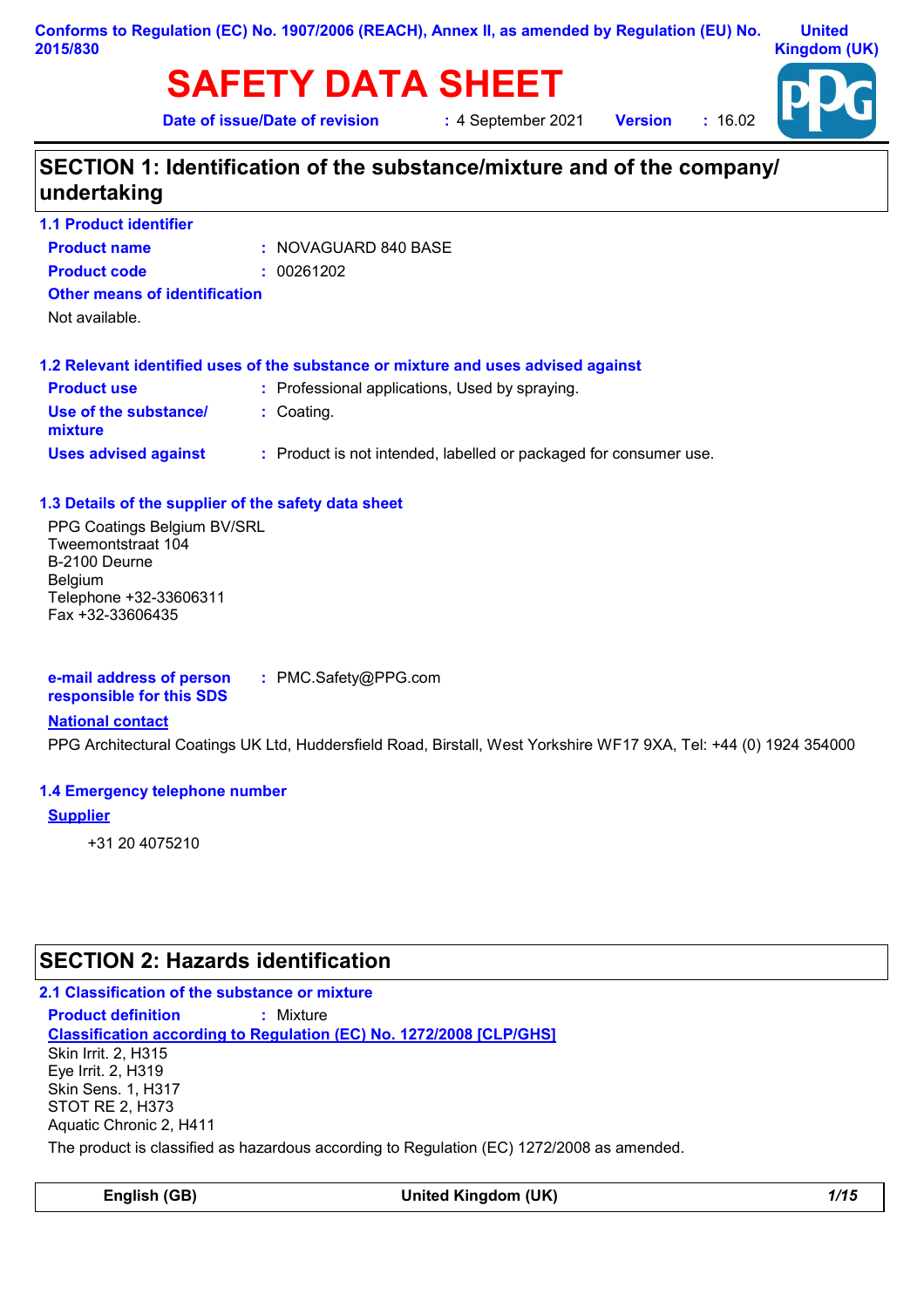#### **Conforms to Regulation (EC) No. 1907/2006 (REACH), Annex II, as amended by Regulation (EU) No. 2015/830**

| Code | 00261202                  | Date of issue/Date of revision | $\div$ 4 September 2021 |  |
|------|---------------------------|--------------------------------|-------------------------|--|
|      | <b>NOVAGUARD 840 BASE</b> |                                |                         |  |

# **SECTION 2: Hazards identification**

See Section 11 for more detailed information on health effects and symptoms. See Section 16 for the full text of the H statements declared above.

#### **2.2 Label elements**

**Hazard pictograms :**



| <b>Signal word</b>                                                                                                                                              | : Warning                                                                                                                                                                                                                     |
|-----------------------------------------------------------------------------------------------------------------------------------------------------------------|-------------------------------------------------------------------------------------------------------------------------------------------------------------------------------------------------------------------------------|
| <b>Hazard statements</b>                                                                                                                                        | : Causes skin irritation.<br>May cause an allergic skin reaction.<br>Causes serious eye irritation.<br>May cause damage to organs through prolonged or repeated exposure.<br>Toxic to aquatic life with long lasting effects. |
| <b>Precautionary statements</b>                                                                                                                                 |                                                                                                                                                                                                                               |
| <b>Prevention</b>                                                                                                                                               | : Wear protective gloves. Wear eye or face protection. Avoid release to the environment.<br>Do not breathe vapour. Wash thoroughly after handling.                                                                            |
| <b>Response</b>                                                                                                                                                 | : Collect spillage. Get medical advice/attention if you feel unwell.                                                                                                                                                          |
| <b>Storage</b>                                                                                                                                                  | : Not applicable.                                                                                                                                                                                                             |
| <b>Disposal</b>                                                                                                                                                 | : Not applicable.<br>P280, P273, P260, P264, P391, P314                                                                                                                                                                       |
| <b>Hazardous ingredients</b>                                                                                                                                    | : Formaldehyde, oligomeric reaction products with 1-chloro-2,3-epoxypropane and phenol<br>Quartz (SiO2)<br>Octadecanoic acid, 12-hydroxy-, reaction products with ethylenediamine                                             |
| <b>Supplemental label</b><br>elements                                                                                                                           | : Marning! Hazardous respirable droplets may be formed when sprayed. Do not breathe<br>spray or mist.<br>Not applicable.                                                                                                      |
| <b>Annex XVII - Restrictions</b><br>on the manufacture,<br>placing on the market and<br>use of certain dangerous<br>substances, mixtures and<br><b>articles</b> | : Not applicable.                                                                                                                                                                                                             |
| <b>Special packaging requirements</b>                                                                                                                           |                                                                                                                                                                                                                               |
| <b>Containers to be fitted</b><br>with child-resistant<br>fastenings                                                                                            | : Not applicable.                                                                                                                                                                                                             |
| <b>Tactile warning of danger : Not applicable.</b>                                                                                                              |                                                                                                                                                                                                                               |
| <b>2.3 Other hazards</b>                                                                                                                                        |                                                                                                                                                                                                                               |
| <b>Product meets the criteria</b><br>for PBT or vPvB                                                                                                            | : This mixture does not contain any substances that are assessed to be a PBT or a vPvB.                                                                                                                                       |
| Other hazards which do<br>not result in classification                                                                                                          | : Contains a substance that may emit formaldehyde if stored beyond its shelf life and/or<br>during cure at curing temperatures greater than 60C/140F.                                                                         |
|                                                                                                                                                                 |                                                                                                                                                                                                                               |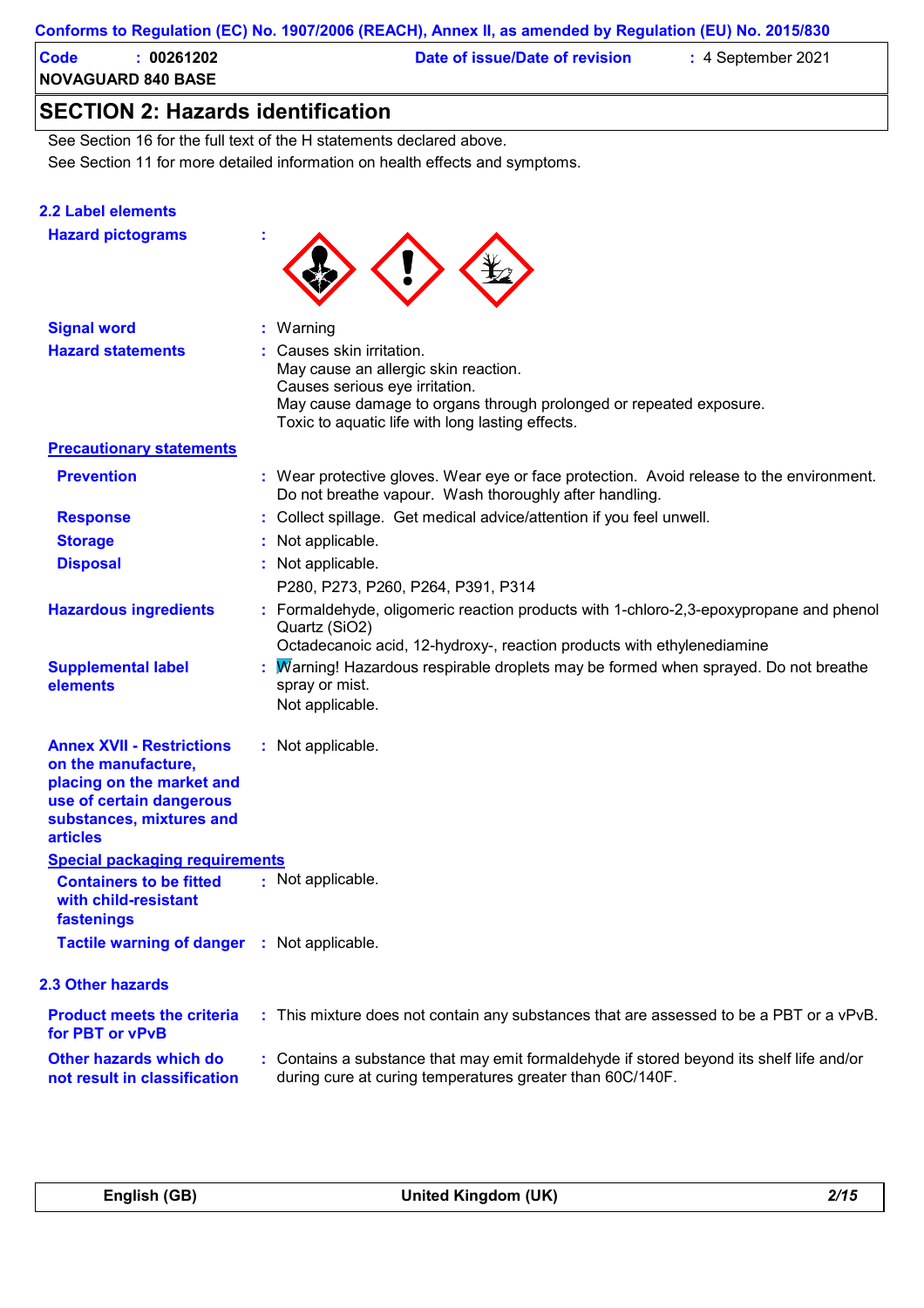**NOVAGUARD 840 BASE**

**Code : 00261202 Date of issue/Date of revision :** 4 September 2021

## **SECTION 3: Composition/information on ingredients**

| <b>3.2 Mixtures</b> | $:$ Mixture |
|---------------------|-------------|
|                     |             |

| <b>Product/ingredient name</b>                                                              | <b>Identifiers</b>                                                                 | % by weight   | <b>Classification</b><br><b>Regulation (EC) No.</b><br>1272/2008 [CLP]        | <b>Type</b> |
|---------------------------------------------------------------------------------------------|------------------------------------------------------------------------------------|---------------|-------------------------------------------------------------------------------|-------------|
| Formaldehyde, oligomeric reaction<br>products with 1-chloro-<br>2,3-epoxypropane and phenol | REACH #: 01-2119454392-40<br>$EC: 500-006-8$<br>CAS: 9003-36-5                     | l≥25 - ≤50    | Skin Irrit. 2, H315<br><b>Skin Sens. 1, H317</b><br>Aquatic Chronic 2, H411   | $[1]$       |
| benzyl alcohol                                                                              | REACH #: 01-2119492630-38<br>EC: 202-859-9<br>CAS: 100-51-6<br>Index: 603-057-00-5 | l≥10 - ≤25    | Acute Tox. 4, H302<br>Acute Tox. 4, H332<br>Eye Irrit. 2, H319                | $[1]$       |
| Phenol, polymer with<br>formaldehyde, glycidyl ether                                        | CAS: 28064-14-4                                                                    | $≥5.0 - ≤10$  | Aquatic Chronic 4, H413                                                       | $[1]$       |
| Quartz (SiO2)                                                                               | EC: 238-878-4<br>CAS: 14808-60-7                                                   | $≥5.0 - < 10$ | <b>STOT RE 1, H372</b><br>(inhalation)                                        | [1] [2]     |
| Octadecanoic acid, 12-hydroxy-,<br>reaction products with<br>ethylenediamine                | REACH #: 01-2119979085-27<br>EC: 309-629-8<br>CAS: 100545-48-0                     | 1.0           | Skin Sens. 1B, H317<br>Aquatic Chronic 3, H412                                | $[1]$       |
|                                                                                             |                                                                                    |               | See Section 16 for the<br>full text of the H<br>statements declared<br>above. |             |

There are no additional ingredients present which, within the current knowledge of the supplier and in the concentrations applicable, are classified as hazardous to health or the environment, are PBTs, vPvBs or Substances of equivalent concern, or have been assigned a workplace exposure limit and hence require reporting in this section.

#### Type

[1] Substance classified with a health or environmental hazard

[2] Substance with a workplace exposure limit

[3] Substance meets the criteria for PBT according to Regulation (EC) No. 1907/2006, Annex XIII

[4] Substance meets the criteria for vPvB according to Regulation (EC) No. 1907/2006, Annex XIII

[5] Substance of equivalent concern

[6] Additional disclosure due to company policy

This mixture contains ≥ 1% of titanium dioxide. The Annex VI classification of titanium dioxide does not apply to this mixture according to Note 10.

Occupational exposure limits, if available, are listed in Section 8.

#### **SUB codes represent substances without registered CAS Numbers.**

### **SECTION 4: First aid measures**

#### **4.1 Description of first aid measures**

| <b>Eye contact</b>                | : Remove contact lenses, irrigate copiously with clean, fresh water, holding the eyelids<br>apart for at least 10 minutes and seek immediate medical advice.                                                                                                          |
|-----------------------------------|-----------------------------------------------------------------------------------------------------------------------------------------------------------------------------------------------------------------------------------------------------------------------|
| <b>Inhalation</b>                 | : Remove to fresh air. Keep person warm and at rest. If not breathing, if breathing is<br>irregular or if respiratory arrest occurs, provide artificial respiration or oxygen by trained<br>personnel.                                                                |
| <b>Skin contact</b>               | : Remove contaminated clothing and shoes. Wash skin thoroughly with soap and water<br>or use recognised skin cleanser. Do NOT use solvents or thinners.                                                                                                               |
| <b>Ingestion</b>                  | : If swallowed, seek medical advice immediately and show the container or label. Keep<br>person warm and at rest. Do NOT induce vomiting.                                                                                                                             |
| <b>Protection of first-aiders</b> | : No action shall be taken involving any personal risk or without suitable training. It may<br>be dangerous to the person providing aid to give mouth-to-mouth resuscitation. Wash<br>contaminated clothing thoroughly with water before removing it, or wear gloves. |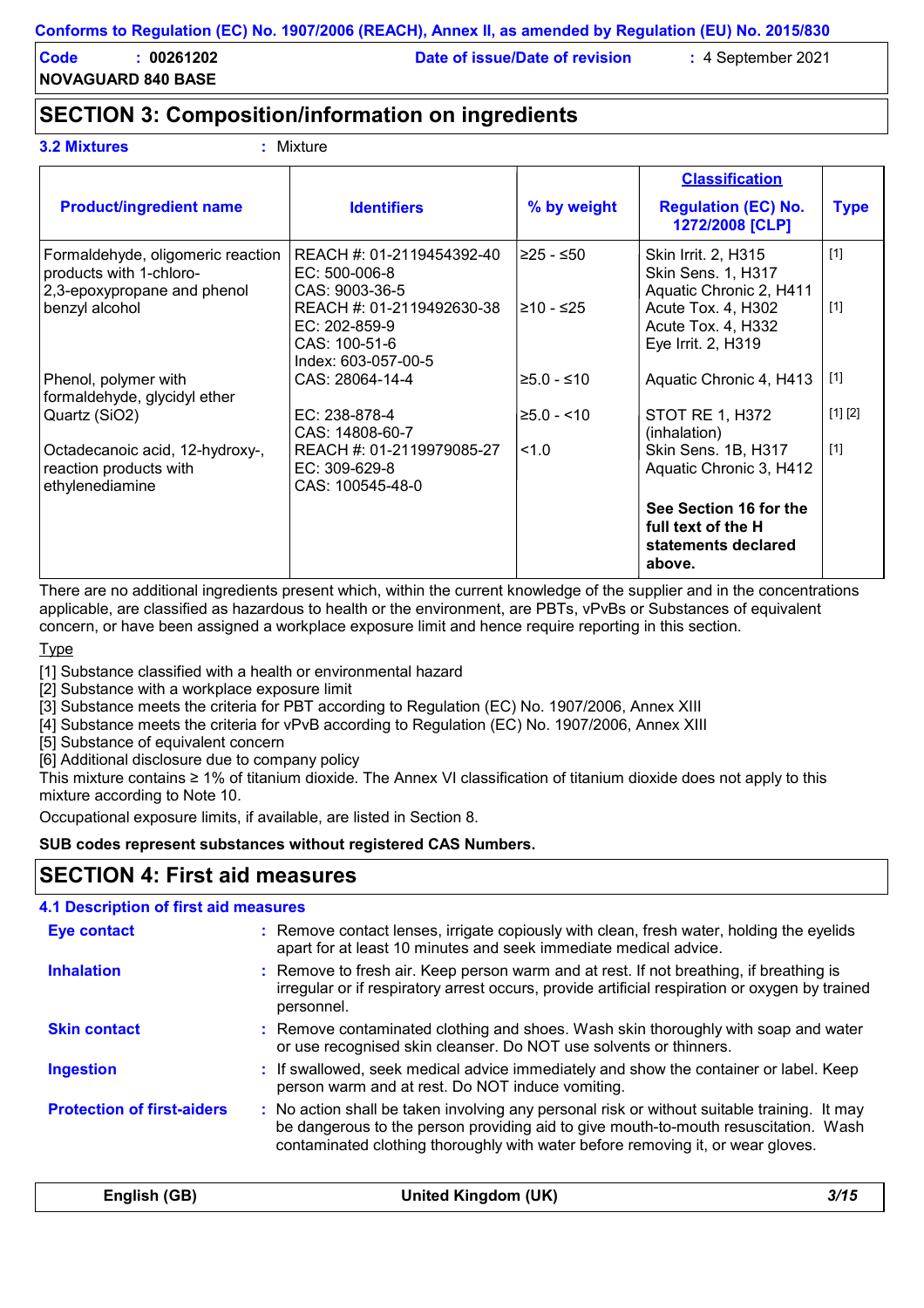| Code<br>00261202<br><b>NOVAGUARD 840 BASE</b> | Date of issue/Date of revision | $\therefore$ 4 September 2021 |
|-----------------------------------------------|--------------------------------|-------------------------------|
| <b>SECTION 4: First aid measures</b>          |                                |                               |

| 4.2 Most important symptoms and effects, both acute and delayed                |                                                                                                                                |  |  |
|--------------------------------------------------------------------------------|--------------------------------------------------------------------------------------------------------------------------------|--|--|
| <b>Potential acute health effects</b>                                          |                                                                                                                                |  |  |
| Eye contact                                                                    | : Causes serious eye irritation.                                                                                               |  |  |
| <b>Inhalation</b>                                                              | : No known significant effects or critical hazards.                                                                            |  |  |
| <b>Skin contact</b>                                                            | : Causes skin irritation. May cause an allergic skin reaction.                                                                 |  |  |
| <b>Ingestion</b>                                                               | : No known significant effects or critical hazards.                                                                            |  |  |
| <b>Over-exposure signs/symptoms</b>                                            |                                                                                                                                |  |  |
| <b>Eye contact</b>                                                             | : Adverse symptoms may include the following:<br>pain or irritation<br>watering<br>redness                                     |  |  |
| <b>Inhalation</b>                                                              | : No specific data.                                                                                                            |  |  |
| <b>Skin contact</b>                                                            | : Adverse symptoms may include the following:<br>irritation<br>redness                                                         |  |  |
| <b>Ingestion</b>                                                               | : No specific data.                                                                                                            |  |  |
| 4.3 Indication of any immediate medical attention and special treatment needed |                                                                                                                                |  |  |
| <b>Notes to physician</b>                                                      | : Treat symptomatically. Contact poison treatment specialist immediately if large<br>quantities have been ingested or inhaled. |  |  |
| <b>Specific treatments</b>                                                     | : No specific treatment.                                                                                                       |  |  |

# **SECTION 5: Firefighting measures**

| 5.1 Extinguishing media                                   |                                                                                                                                                                                                                                                                                                                                                                  |
|-----------------------------------------------------------|------------------------------------------------------------------------------------------------------------------------------------------------------------------------------------------------------------------------------------------------------------------------------------------------------------------------------------------------------------------|
| <b>Suitable extinguishing</b><br>media                    | : Use an extinguishing agent suitable for the surrounding fire.                                                                                                                                                                                                                                                                                                  |
| <b>Unsuitable extinguishing</b><br>media                  | $:$ None known.                                                                                                                                                                                                                                                                                                                                                  |
| 5.2 Special hazards arising from the substance or mixture |                                                                                                                                                                                                                                                                                                                                                                  |
| <b>Hazards from the</b><br>substance or mixture           | : In a fire or if heated, a pressure increase will occur and the container may burst. This<br>material is toxic to aquatic life with long lasting effects. Fire water contaminated with<br>this material must be contained and prevented from being discharged to any waterway,<br>sewer or drain.                                                               |
| <b>Hazardous combustion</b><br>products                   | Decomposition products may include the following materials:<br>carbon oxides<br>halogenated compounds<br>metal oxide/oxides<br>Formaldehyde.                                                                                                                                                                                                                     |
| <b>5.3 Advice for firefighters</b>                        |                                                                                                                                                                                                                                                                                                                                                                  |
| <b>Special precautions for</b><br>fire-fighters           | : Promptly isolate the scene by removing all persons from the vicinity of the incident if<br>there is a fire. No action shall be taken involving any personal risk or without suitable<br>training.                                                                                                                                                              |
| <b>Special protective</b><br>equipment for fire-fighters  | Fire-fighters should wear appropriate protective equipment and self-contained breathing<br>apparatus (SCBA) with a full face-piece operated in positive pressure mode. Clothing<br>for fire-fighters (including helmets, protective boots and gloves) conforming to European<br>standard EN 469 will provide a basic level of protection for chemical incidents. |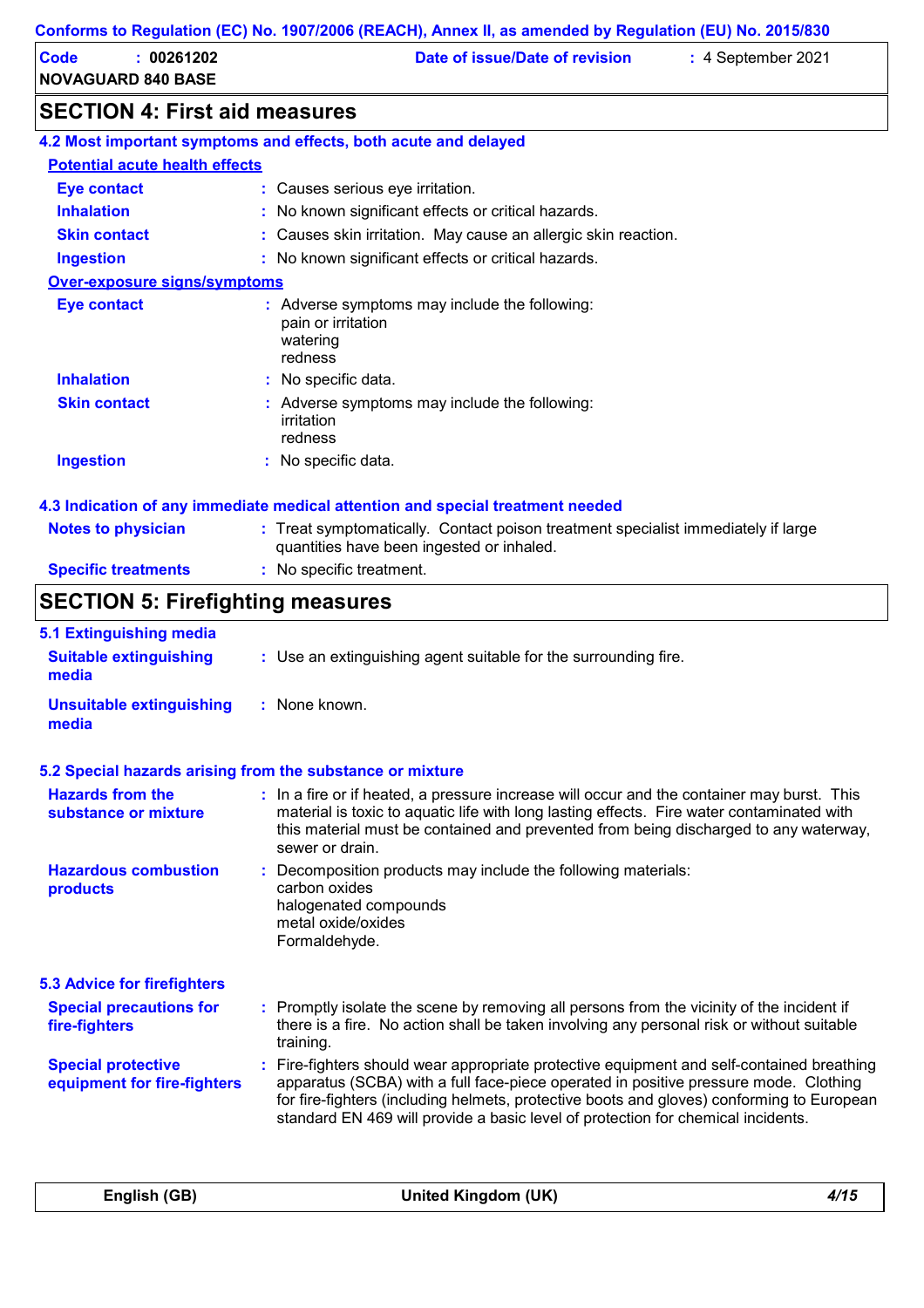| Code | 00261202                  | Date of issue/Date of revision | $\div$ 4 September 2021 |  |
|------|---------------------------|--------------------------------|-------------------------|--|
|      | <b>NOVAGUARD 840 BASE</b> |                                |                         |  |

### **SECTION 6: Accidental release measures**

|                                                          | 6.1 Personal precautions, protective equipment and emergency procedures                                                                                                                                                                                                                                                                                                                                                                                                                                                                                                                         |
|----------------------------------------------------------|-------------------------------------------------------------------------------------------------------------------------------------------------------------------------------------------------------------------------------------------------------------------------------------------------------------------------------------------------------------------------------------------------------------------------------------------------------------------------------------------------------------------------------------------------------------------------------------------------|
| For non-emergency<br>personnel                           | : No action shall be taken involving any personal risk or without suitable training.<br>Evacuate surrounding areas. Keep unnecessary and unprotected personnel from<br>entering. Do not touch or walk through spilt material. Avoid breathing vapour or mist.<br>Provide adequate ventilation. Wear appropriate respirator when ventilation is<br>inadequate. Put on appropriate personal protective equipment.                                                                                                                                                                                 |
|                                                          | For emergency responders : If specialised clothing is required to deal with the spillage, take note of any information<br>in Section 8 on suitable and unsuitable materials. See also the information in "For non-<br>emergency personnel".                                                                                                                                                                                                                                                                                                                                                     |
| <b>6.2 Environmental</b><br>precautions                  | : Avoid dispersal of spilt material and runoff and contact with soil, waterways, drains and<br>sewers. Inform the relevant authorities if the product has caused environmental<br>pollution (sewers, waterways, soil or air). Water polluting material. May be harmful to<br>the environment if released in large quantities. Collect spillage.                                                                                                                                                                                                                                                 |
| 6.3 Methods and material for containment and cleaning up |                                                                                                                                                                                                                                                                                                                                                                                                                                                                                                                                                                                                 |
| <b>Small spill</b>                                       | : Stop leak if without risk. Move containers from spill area. Dilute with water and mop up<br>if water-soluble. Alternatively, or if water-insoluble, absorb with an inert dry material and<br>place in an appropriate waste disposal container. Dispose of via a licensed waste<br>disposal contractor.                                                                                                                                                                                                                                                                                        |
| <b>Large spill</b>                                       | Stop leak if without risk. Move containers from spill area. Approach the release from<br>upwind. Prevent entry into sewers, water courses, basements or confined areas. Wash<br>spillages into an effluent treatment plant or proceed as follows. Contain and collect<br>spillage with non-combustible, absorbent material e.g. sand, earth, vermiculite or<br>diatomaceous earth and place in container for disposal according to local regulations.<br>Dispose of via a licensed waste disposal contractor. Contaminated absorbent material<br>may pose the same hazard as the spilt product. |
| <b>6.4 Reference to other</b><br><b>sections</b>         | See Section 1 for emergency contact information.<br>See Section 8 for information on appropriate personal protective equipment.<br>See Section 13 for additional waste treatment information.                                                                                                                                                                                                                                                                                                                                                                                                   |

## **SECTION 7: Handling and storage**

The information in this section contains generic advice and guidance. The list of Identified Uses in Section 1 should be consulted for any available use-specific information provided in the Exposure Scenario(s).

#### **7.1 Precautions for safe handling**

| <b>Protective measures</b>                       | : Put on appropriate personal protective equipment (see Section 8). Persons with a<br>history of skin sensitization problems should not be employed in any process in which<br>this product is used. Do not get in eyes or on skin or clothing. Do not breathe vapour or<br>mist. Do not ingest. Avoid release to the environment. Keep in the original container or<br>an approved alternative made from a compatible material, kept tightly closed when not<br>in use. Empty containers retain product residue and can be hazardous. Do not reuse<br>container. |
|--------------------------------------------------|-------------------------------------------------------------------------------------------------------------------------------------------------------------------------------------------------------------------------------------------------------------------------------------------------------------------------------------------------------------------------------------------------------------------------------------------------------------------------------------------------------------------------------------------------------------------|
| <b>Advice on general</b><br>occupational hygiene | : Eating, drinking and smoking should be prohibited in areas where this material is<br>handled, stored and processed. Workers should wash hands and face before eating,<br>drinking and smoking. Remove contaminated clothing and protective equipment before<br>entering eating areas. See also Section 8 for additional information on hygiene<br>measures.                                                                                                                                                                                                     |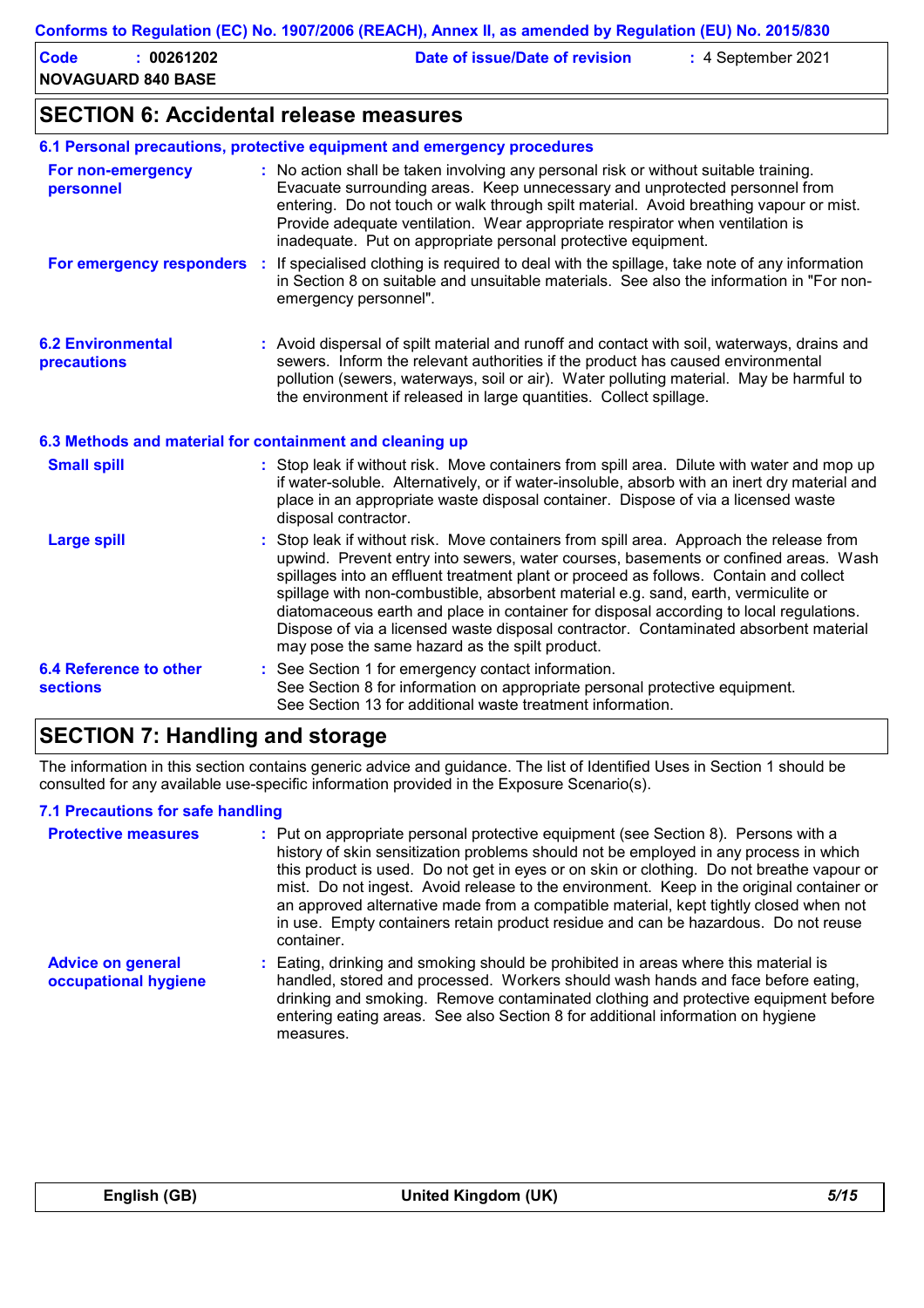| Conforms to Regulation (EC) No. 1907/2006 (REACH), Annex II, as amended by Regulation (EU) No. 2015/830 |                                                                                                                                                                                                                                                                                                                                                                                                                                                                                                                                                                                                                                                          |                    |  |  |  |  |
|---------------------------------------------------------------------------------------------------------|----------------------------------------------------------------------------------------------------------------------------------------------------------------------------------------------------------------------------------------------------------------------------------------------------------------------------------------------------------------------------------------------------------------------------------------------------------------------------------------------------------------------------------------------------------------------------------------------------------------------------------------------------------|--------------------|--|--|--|--|
| <b>Code</b><br>: 00261202<br><b>NOVAGUARD 840 BASE</b>                                                  | Date of issue/Date of revision                                                                                                                                                                                                                                                                                                                                                                                                                                                                                                                                                                                                                           | : 4 September 2021 |  |  |  |  |
| <b>SECTION 7: Handling and storage</b>                                                                  |                                                                                                                                                                                                                                                                                                                                                                                                                                                                                                                                                                                                                                                          |                    |  |  |  |  |
| <b>7.2 Conditions for safe</b><br>storage, including any<br><b>incompatibilities</b>                    | : Store between the following temperatures: 0 to 35°C (32 to 95°F). Store in accordance<br>with local regulations. Store in original container protected from direct sunlight in a dry,<br>cool and well-ventilated area, away from incompatible materials (see Section 10) and<br>food and drink. Keep container tightly closed and sealed until ready for use. Containers<br>that have been opened must be carefully resealed and kept upright to prevent leakage.<br>Do not store in unlabelled containers. Use appropriate containment to avoid<br>environmental contamination. See Section 10 for incompatible materials before<br>handling or use. |                    |  |  |  |  |

#### **7.3 Specific end use(s)**

See Section 1.2 for Identified uses.

# **SECTION 8: Exposure controls/personal protection**

The information in this section contains generic advice and guidance. The list of Identified Uses in Section 1 should be consulted for any available use-specific information provided in the Exposure Scenario(s).

#### **8.1 Control parameters**

#### **Occupational exposure limits**

| <b>Product/ingredient name</b>              |    | <b>Exposure limit values</b>                                                                                                                                                                                                                                                                                                                                                                                                                                                                                                                                                                                                                                                                                                                                                                                                                                                                                                                                                                                                  |
|---------------------------------------------|----|-------------------------------------------------------------------------------------------------------------------------------------------------------------------------------------------------------------------------------------------------------------------------------------------------------------------------------------------------------------------------------------------------------------------------------------------------------------------------------------------------------------------------------------------------------------------------------------------------------------------------------------------------------------------------------------------------------------------------------------------------------------------------------------------------------------------------------------------------------------------------------------------------------------------------------------------------------------------------------------------------------------------------------|
| Quartz (SiO2)                               |    | EH40/2005 WELs (United Kingdom (UK), 1/2020).<br>TWA: 0.1 mg/m <sup>3</sup> 8 hours. Form: Respirable fraction                                                                                                                                                                                                                                                                                                                                                                                                                                                                                                                                                                                                                                                                                                                                                                                                                                                                                                                |
| <b>Recommended monitoring</b><br>procedures | ÷. | If this product contains ingredients with exposure limits, personal, workplace<br>atmosphere or biological monitoring may be required to determine the effectiveness of<br>the ventilation or other control measures and/or the necessity to use respiratory<br>protective equipment. Reference should be made to monitoring standards, such as the<br>following: European Standard EN 689 (Workplace atmospheres - Guidance for the<br>assessment of exposure by inhalation to chemical agents for comparison with limit<br>values and measurement strategy) European Standard EN 14042 (Workplace<br>atmospheres - Guide for the application and use of procedures for the assessment of<br>exposure to chemical and biological agents) European Standard EN 482 (Workplace<br>atmospheres - General requirements for the performance of procedures for the<br>measurement of chemical agents) Reference to national guidance documents for<br>methods for the determination of hazardous substances will also be required. |

#### **DNELs**

| <b>Product/ingredient name</b>                                                                | <b>Type</b> | <b>Exposure</b>       | <b>Value</b>                | <b>Population</b>  | <b>Effects</b> |  |
|-----------------------------------------------------------------------------------------------|-------------|-----------------------|-----------------------------|--------------------|----------------|--|
| Formaldehyde, oligomeric<br>reaction products with<br>1-chloro-2,3-epoxypropane<br>and phenol | <b>DNEL</b> | Long term Oral        | 6.25 mg/kg bw/day           | General population | Systemic       |  |
|                                                                                               | DNEL        | Long term Inhalation  | $8.7 \text{ mg/m}^3$        | General population | Systemic       |  |
|                                                                                               | <b>DNEL</b> | Long term Inhalation  | 29.39 mg/m <sup>3</sup>     | <b>Workers</b>     | Systemic       |  |
|                                                                                               | DNEL        | Long term Dermal      | 62.5 mg/kg bw/day           | General population | Systemic       |  |
|                                                                                               | <b>DNEL</b> | Long term Dermal      | 104.15 mg/kg bw/day         | Workers            | Systemic       |  |
|                                                                                               | DMEL        | Short term Dermal     | $0.0083$ mg/cm <sup>2</sup> | <b>Workers</b>     | Local          |  |
| benzyl alcohol                                                                                | DNEL        | Long term Oral        | 4 mg/kg bw/day              | General population | Systemic       |  |
|                                                                                               | DNEL        | Long term Dermal      | 4 mg/kg bw/day              | General population | Systemic       |  |
|                                                                                               | DNEL        | Long term Inhalation  | 5.4 mg/m <sup>3</sup>       | General population | Systemic       |  |
|                                                                                               | DNEL        | Long term Dermal      | 8 mg/kg bw/day              | Workers            | Systemic       |  |
|                                                                                               | DNEL        | Short term Oral       | 20 mg/kg bw/day             | General population | Systemic       |  |
|                                                                                               | <b>DNEL</b> | Short term Dermal     | 20 mg/kg bw/day             | General population | Systemic       |  |
|                                                                                               | DNEL        | Long term Inhalation  | 22 mg/m $3$                 | <b>Workers</b>     | Systemic       |  |
|                                                                                               | <b>DNEL</b> | Short term Inhalation | $27 \text{ mg/m}^3$         | General population | Systemic       |  |
|                                                                                               | DNEL        | Short term Dermal     | 40 mg/kg bw/day             | Workers            | Systemic       |  |
| 6/15<br>English (GB)<br>United Kingdom (UK)                                                   |             |                       |                             |                    |                |  |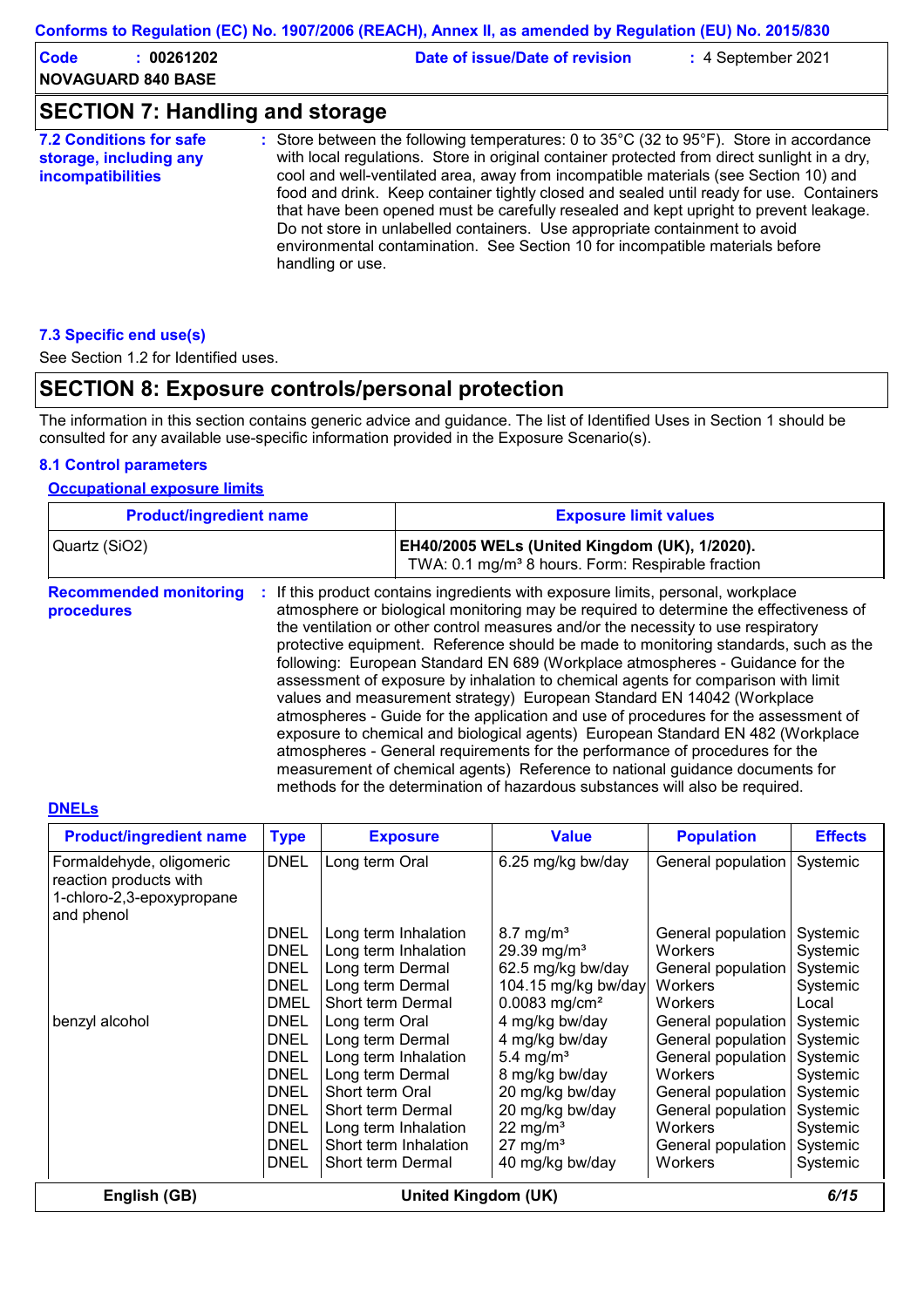| Code<br>00261202          | Date of issue/Date of revision | $: 4$ September 2021 |
|---------------------------|--------------------------------|----------------------|
| <b>NOVAGUARD 840 BASE</b> |                                |                      |

# **SECTION 8: Exposure controls/personal protection**

| Octadecanoic acid,                                                | <b>DNEL</b><br><b>IDNEL</b> | l Short term Inhalation i<br>Long term Inhalation | 110 mg/m <sup>3</sup><br>$0.83 \text{ mg/m}^3$ | <b>Workers</b><br>General population   Local | Systemic |
|-------------------------------------------------------------------|-----------------------------|---------------------------------------------------|------------------------------------------------|----------------------------------------------|----------|
| 12-hydroxy-, reaction<br><b>products</b> with<br>Iethvlenediamine |                             |                                                   |                                                |                                              |          |
|                                                                   | <b>IDNEL</b>                | Long term Inhalation                              | 3.35 mg/m <sup>3</sup>                         | <b>Workers</b>                               | Local    |

### **PNECs**

PNECs - Not available.

| English (GB)                                     | United Kingdom (UK)                                                                                                                                                                                                                                                                                                                                                                                                                                                                                                                                                                                                                                                                                                                                                                                                                                                                                                                                                                                                                                                                                                                                                                                                      | 7/15 |
|--------------------------------------------------|--------------------------------------------------------------------------------------------------------------------------------------------------------------------------------------------------------------------------------------------------------------------------------------------------------------------------------------------------------------------------------------------------------------------------------------------------------------------------------------------------------------------------------------------------------------------------------------------------------------------------------------------------------------------------------------------------------------------------------------------------------------------------------------------------------------------------------------------------------------------------------------------------------------------------------------------------------------------------------------------------------------------------------------------------------------------------------------------------------------------------------------------------------------------------------------------------------------------------|------|
| <b>Environmental exposure</b><br><b>controls</b> | : Emissions from ventilation or work process equipment should be checked to ensure<br>they comply with the requirements of environmental protection legislation. In some<br>cases, fume scrubbers, filters or engineering modifications to the process equipment<br>will be necessary to reduce emissions to acceptable levels.                                                                                                                                                                                                                                                                                                                                                                                                                                                                                                                                                                                                                                                                                                                                                                                                                                                                                          |      |
| <b>Respiratory protection</b>                    | Respirator selection must be based on known or anticipated exposure levels, the<br>hazards of the product and the safe working limits of the selected respirator. If<br>workers are exposed to concentrations above the exposure limit, they must use<br>appropriate, certified respirators. Use a properly fitted, air-purifying or air-fed respirator<br>complying with an approved standard if a risk assessment indicates this is necessary.<br>Wear a respirator conforming to EN140. Filter type: organic vapour (Type A) and<br>particulate filter P3                                                                                                                                                                                                                                                                                                                                                                                                                                                                                                                                                                                                                                                             |      |
| <b>Other skin protection</b>                     | Appropriate footwear and any additional skin protection measures should be selected<br>based on the task being performed and the risks involved and should be approved by<br>a specialist before handling this product.                                                                                                                                                                                                                                                                                                                                                                                                                                                                                                                                                                                                                                                                                                                                                                                                                                                                                                                                                                                                  |      |
| <b>Body protection</b>                           | : Personal protective equipment for the body should be selected based on the task<br>being performed and the risks involved and should be approved by a specialist before<br>handling this product.                                                                                                                                                                                                                                                                                                                                                                                                                                                                                                                                                                                                                                                                                                                                                                                                                                                                                                                                                                                                                      |      |
| <b>Gloves</b>                                    | : butyl rubber                                                                                                                                                                                                                                                                                                                                                                                                                                                                                                                                                                                                                                                                                                                                                                                                                                                                                                                                                                                                                                                                                                                                                                                                           |      |
| <b>Skin protection</b><br><b>Hand protection</b> | : Chemical-resistant, impervious gloves complying with an approved standard should be<br>worn at all times when handling chemical products if a risk assessment indicates this<br>is necessary. Considering the parameters specified by the glove manufacturer, check<br>during use that the gloves are still retaining their protective properties. It should be<br>noted that the time to breakthrough for any glove material may be different for different<br>glove manufacturers. In the case of mixtures, consisting of several substances, the<br>protection time of the gloves cannot be accurately estimated. When prolonged or<br>frequently repeated contact may occur, a glove with a protection class of 6<br>(breakthrough time greater than 480 minutes according to EN 374) is recommended.<br>When only brief contact is expected, a glove with a protection class of 2 or higher<br>(breakthrough time greater than 30 minutes according to EN 374) is recommended.<br>The user must check that the final choice of type of glove selected for handling this<br>product is the most appropriate and takes into account the particular conditions of use,<br>as included in the user's risk assessment. |      |
| <b>Eye/face protection</b>                       | Appropriate techniques should be used to remove potentially contaminated clothing.<br>Contaminated work clothing should not be allowed out of the workplace. Wash<br>contaminated clothing before reusing. Ensure that eyewash stations and safety<br>showers are close to the workstation location.<br>: Chemical splash goggles. Use eye protection according to EN 166.                                                                                                                                                                                                                                                                                                                                                                                                                                                                                                                                                                                                                                                                                                                                                                                                                                               |      |
| <b>Hygiene measures</b>                          | : Wash hands, forearms and face thoroughly after handling chemical products, before<br>eating, smoking and using the lavatory and at the end of the working period.                                                                                                                                                                                                                                                                                                                                                                                                                                                                                                                                                                                                                                                                                                                                                                                                                                                                                                                                                                                                                                                      |      |
| <b>Individual protection measures</b>            |                                                                                                                                                                                                                                                                                                                                                                                                                                                                                                                                                                                                                                                                                                                                                                                                                                                                                                                                                                                                                                                                                                                                                                                                                          |      |
| <b>Appropriate engineering</b><br>controls       | : If user operations generate dust, fumes, gas, vapour or mist, use process enclosures,<br>local exhaust ventilation or other engineering controls to keep worker exposure to<br>airborne contaminants below any recommended or statutory limits.                                                                                                                                                                                                                                                                                                                                                                                                                                                                                                                                                                                                                                                                                                                                                                                                                                                                                                                                                                        |      |
|                                                  |                                                                                                                                                                                                                                                                                                                                                                                                                                                                                                                                                                                                                                                                                                                                                                                                                                                                                                                                                                                                                                                                                                                                                                                                                          |      |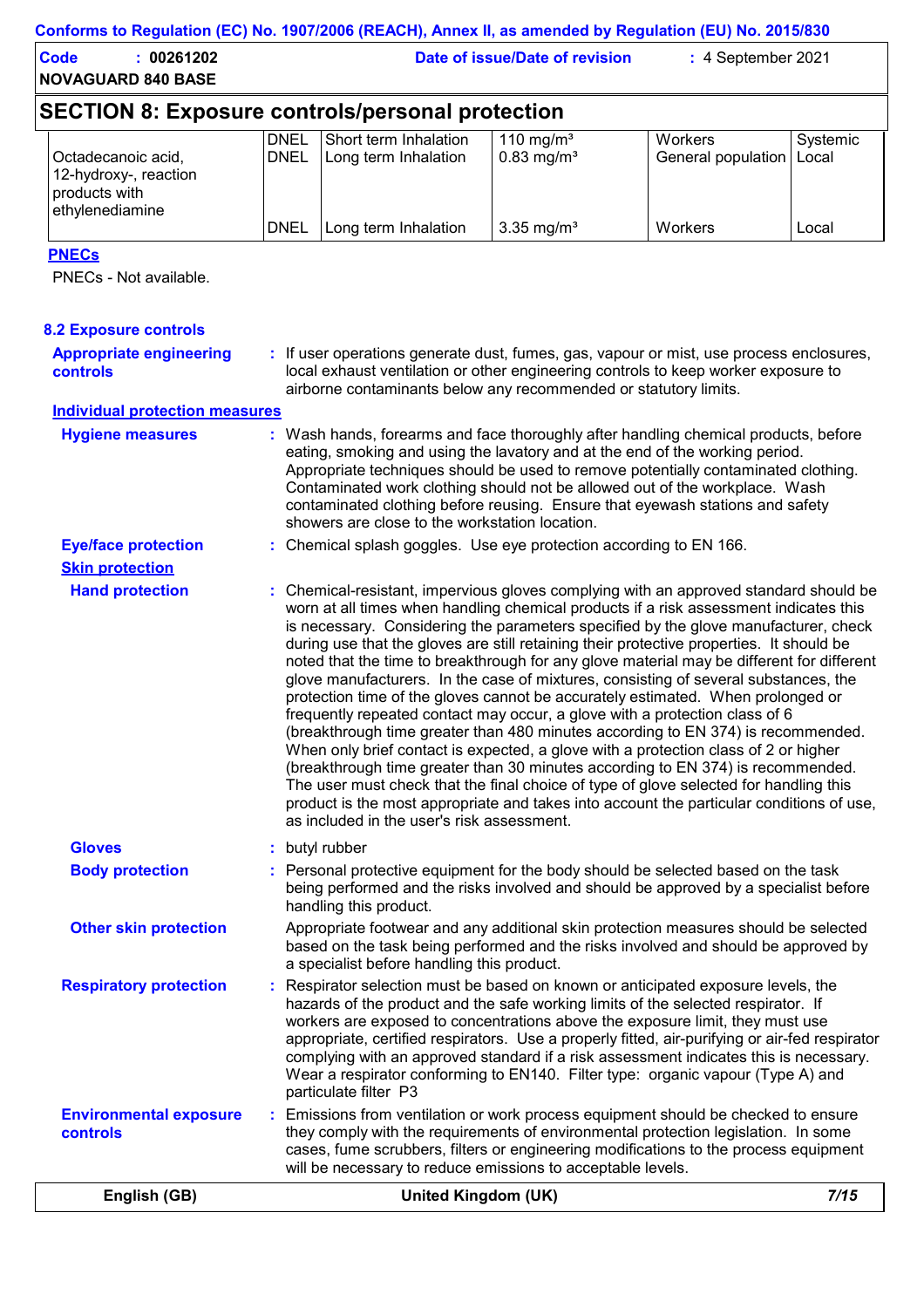| Code                      | 00261202 | Date of issue/Date of revision | $: 4$ September 2021 |
|---------------------------|----------|--------------------------------|----------------------|
| <b>NOVAGUARD 840 BASE</b> |          |                                |                      |

# **SECTION 9: Physical and chemical properties**

The conditions of measurement of all properties are at standard temperature and pressure unless otherwise indicated.

| 9.1 Information on basic physical and chemical properties                                                                                                                                       |   |                                                                                                                                                                                              |           |        |                         |          |     |                         |
|-------------------------------------------------------------------------------------------------------------------------------------------------------------------------------------------------|---|----------------------------------------------------------------------------------------------------------------------------------------------------------------------------------------------|-----------|--------|-------------------------|----------|-----|-------------------------|
| <b>Appearance</b>                                                                                                                                                                               |   |                                                                                                                                                                                              |           |        |                         |          |     |                         |
| <b>Physical state</b>                                                                                                                                                                           |   | $:$ Liquid.                                                                                                                                                                                  |           |        |                         |          |     |                         |
| <b>Colour</b>                                                                                                                                                                                   |   | : Various                                                                                                                                                                                    |           |        |                         |          |     |                         |
| <b>Odour</b>                                                                                                                                                                                    |   | Aromatic.                                                                                                                                                                                    |           |        |                         |          |     |                         |
| <b>Odour threshold</b>                                                                                                                                                                          |   | : Not available.                                                                                                                                                                             |           |        |                         |          |     |                         |
| pH                                                                                                                                                                                              |   | insoluble in water.                                                                                                                                                                          |           |        |                         |          |     |                         |
| <b>Melting point/freezing point</b>                                                                                                                                                             |   | : May start to solidify at the following temperature: -15.4°C (4.3°F) This is based on<br>data for the following ingredient: benzyl alcohol. Weighted average: -19.64°C<br>$(-3.4^{\circ}F)$ |           |        |                         |          |     |                         |
| <b>Initial boiling point and</b><br>boiling range                                                                                                                                               |   | : $>37.78^{\circ}C$                                                                                                                                                                          |           |        |                         |          |     |                         |
| <b>Flash point</b>                                                                                                                                                                              |   | : Closed cup: 155°C                                                                                                                                                                          |           |        |                         |          |     |                         |
| <b>Evaporation rate</b>                                                                                                                                                                         |   | : 0.007 (benzyl alcohol) compared with butyl acetate                                                                                                                                         |           |        |                         |          |     |                         |
| <b>Flammability (solid, gas)</b>                                                                                                                                                                |   | : liquid                                                                                                                                                                                     |           |        |                         |          |     |                         |
| <b>Upper/lower flammability or</b><br>explosive limits                                                                                                                                          |   | : Greatest known range: Lower: 1.3% Upper: 13% (benzyl alcohol)                                                                                                                              |           |        |                         |          |     |                         |
|                                                                                                                                                                                                 |   |                                                                                                                                                                                              |           |        |                         |          |     |                         |
|                                                                                                                                                                                                 | t |                                                                                                                                                                                              |           |        | Vapour Pressure at 20°C |          |     | Vapour pressure at 50°C |
| <b>Vapour pressure</b>                                                                                                                                                                          |   | <b>Ingredient name</b>                                                                                                                                                                       | mm Hg kPa |        | <b>Method</b>           | mm<br>Hg | kPa | <b>Method</b>           |
|                                                                                                                                                                                                 |   | benzyl alcohol                                                                                                                                                                               | 0.05      | 0.0067 |                         |          |     |                         |
|                                                                                                                                                                                                 |   | : Highest known value: 3.7 (Air = 1) (benzyl alcohol).                                                                                                                                       |           |        |                         |          |     |                         |
|                                                                                                                                                                                                 |   | 1.44                                                                                                                                                                                         |           |        |                         |          |     |                         |
| <b>Solubility(ies)</b>                                                                                                                                                                          |   | : Insoluble in the following materials: cold water.                                                                                                                                          |           |        |                         |          |     |                         |
|                                                                                                                                                                                                 |   |                                                                                                                                                                                              |           |        |                         |          |     |                         |
|                                                                                                                                                                                                 |   | : $435^{\circ}$ C (815 $^{\circ}$ F)                                                                                                                                                         |           |        |                         |          |     |                         |
|                                                                                                                                                                                                 |   | : Stable under recommended storage and handling conditions (see Section 7).                                                                                                                  |           |        |                         |          |     |                         |
|                                                                                                                                                                                                 |   | Kinematic $(40^{\circ}$ C): >21 mm <sup>2</sup> /s                                                                                                                                           |           |        |                         |          |     |                         |
| <b>Partition coefficient: n-octanol/: Not applicable.</b><br>water                                                                                                                              |   | : 60 - 100 s (ISO 6mm)                                                                                                                                                                       |           |        |                         |          |     |                         |
| <b>Vapour density</b><br><b>Relative density</b><br><b>Auto-ignition temperature</b><br><b>Decomposition temperature</b><br><b>Viscosity</b><br><b>Viscosity</b><br><b>Explosive properties</b> |   | : The product itself is not explosive, but the formation of an explosible mixture of<br>vapour or dust with air is possible.                                                                 |           |        |                         |          |     |                         |

#### **9.2 Other information**

No additional information.

# **SECTION 10: Stability and reactivity**

| English (GB)                                      | United Kingdom (UK)                                                                          | 8/15 |
|---------------------------------------------------|----------------------------------------------------------------------------------------------|------|
| <b>10.3 Possibility of</b><br>hazardous reactions | : Under normal conditions of storage and use, hazardous reactions will not occur.            |      |
| <b>10.2 Chemical stability</b>                    | : The product is stable.                                                                     |      |
| <b>10.1 Reactivity</b>                            | : No specific test data related to reactivity available for this product or its ingredients. |      |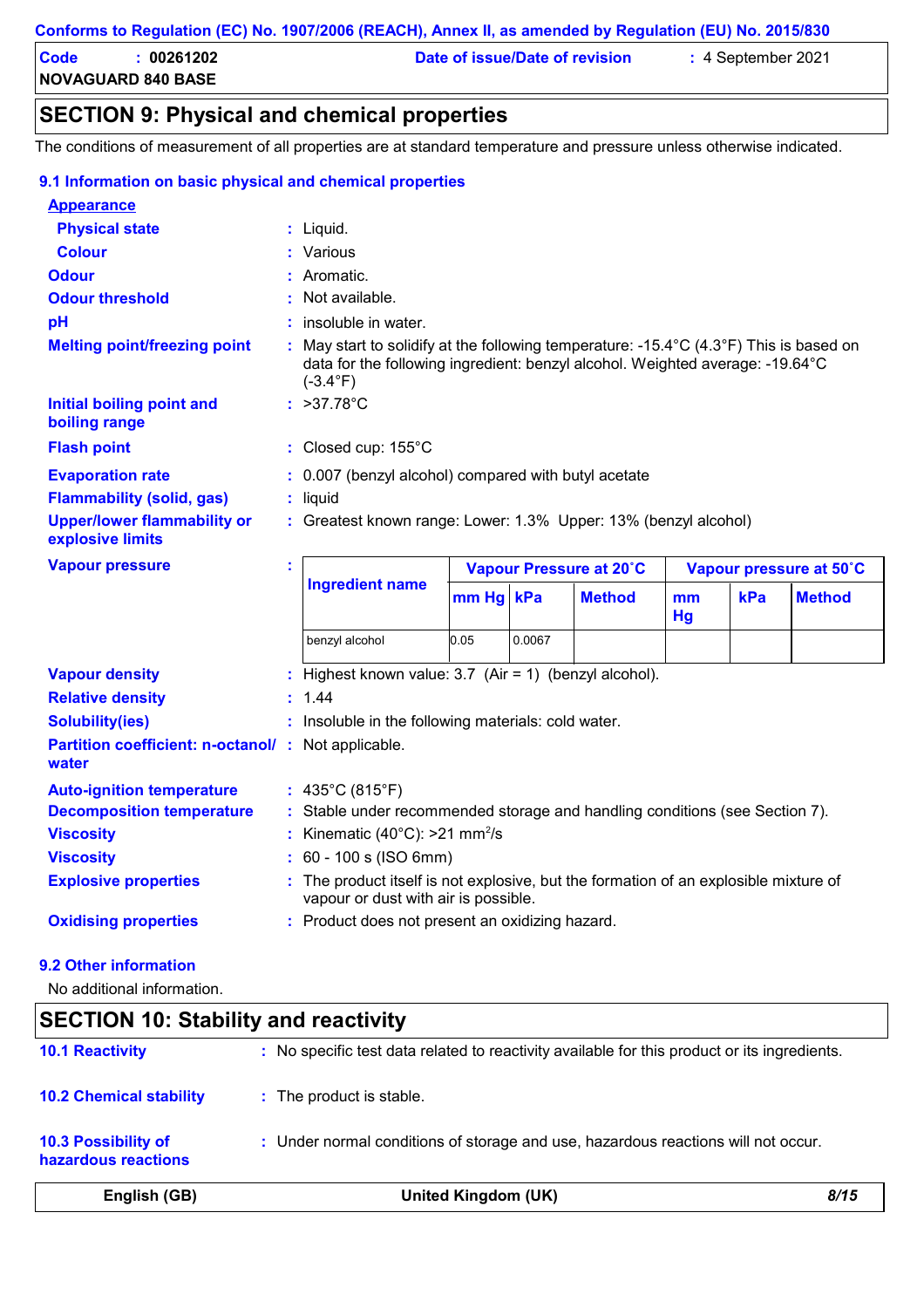| Conforms to Regulation (EC) No. 1907/2006 (REACH), Annex II, as amended by Regulation (EU) No. 2015/830 |                                         |                                |                      |  |  |
|---------------------------------------------------------------------------------------------------------|-----------------------------------------|--------------------------------|----------------------|--|--|
| Code                                                                                                    | : 00261202<br><b>NOVAGUARD 840 BASE</b> | Date of issue/Date of revision | $: 4$ September 2021 |  |  |
|                                                                                                         |                                         |                                |                      |  |  |

# **SECTION 10: Stability and reactivity**

| <b>10.4 Conditions to avoid</b>                 | When exposed to high temperatures may produce hazardous decomposition products.<br>Refer to protective measures listed in sections 7 and 8.                    |
|-------------------------------------------------|----------------------------------------------------------------------------------------------------------------------------------------------------------------|
| 10.5 Incompatible materials                     | Keep away from the following materials to prevent strong exothermic reactions:<br>oxidising agents, strong alkalis, strong acids.                              |
| <b>10.6 Hazardous</b><br>decomposition products | : Depending on conditions, decomposition products may include the following materials:<br>carbon oxides halogenated compounds Formaldehyde. metal oxide/oxides |

# **SECTION 11: Toxicological information**

#### **11.1 Information on toxicological effects**

#### **Acute toxicity**

| <b>Product/ingredient name</b>                                                             | <b>Result</b>                             | <b>Species</b> | <b>Dose</b>               | <b>Exposure</b> |
|--------------------------------------------------------------------------------------------|-------------------------------------------|----------------|---------------------------|-----------------|
| Formaldehyde, oligomeric reaction<br>products with 1-chloro-2,3-epoxypropane<br>and phenol | LD50 Oral                                 | Rat            | >10000 mg/kg              |                 |
| benzyl alcohol                                                                             | LC50 Inhalation Dusts and<br>mists        | Rat            | $>4178$ mg/m <sup>3</sup> | 4 hours         |
|                                                                                            | LD50 Dermal<br>LD50 Oral                  | Rabbit<br>Rat  | 2000 mg/kg<br>$1.23$ g/kg |                 |
| Octadecanoic acid, 12-hydroxy-, reaction<br>products with ethylenediamine                  | <b>LC50 Inhalation Dusts and</b><br>mists | Rat            | $5.05$ mg/l               | l4 hours        |
|                                                                                            | LD50 Oral                                 | Rat            | >2000 mg/kg               | -               |

**Conclusion/Summary :** : There are no data available on the mixture itself.

#### **Acute toxicity estimates**

| <b>Route</b>                 | <b>ATE value</b> |
|------------------------------|------------------|
| Oral                         | 12179.12 mg/kg   |
| Inhalation (dusts and mists) | 14.85 mg/l       |

### **Irritation/Corrosion**

#### **Conclusion/Summary**

**Skin Example 20 :** There are no data available on the mixture itself.

- 
- **Eyes :** There are no data available on the mixture itself.
- **Respiratory :**
- There are no data available on the mixture itself.

# **Sensitisation**

| <b>Product/ingredient name</b>                                            |                                                                                                                           | <b>Route of</b><br>exposure | <b>Species</b> | <b>Result</b> |
|---------------------------------------------------------------------------|---------------------------------------------------------------------------------------------------------------------------|-----------------------------|----------------|---------------|
| Octadecanoic acid, 12-hydroxy-, reaction products<br>with ethylenediamine |                                                                                                                           | skin                        | Guinea pig     | Sensitising   |
| <b>Conclusion/Summary</b>                                                 |                                                                                                                           |                             |                |               |
| <b>Skin</b><br><b>Respiratory</b><br><b>Mutagenicity</b>                  | $:$ There are no data available on the mixture itself.<br>$\therefore$ There are no data available on the mixture itself. |                             |                |               |
| <b>Conclusion/Summary</b><br><b>Carcinogenicity</b>                       | $:$ There are no data available on the mixture itself.                                                                    |                             |                |               |
| <b>Conclusion/Summary</b><br><b>Reproductive toxicity</b>                 | $:$ There are no data available on the mixture itself.                                                                    |                             |                |               |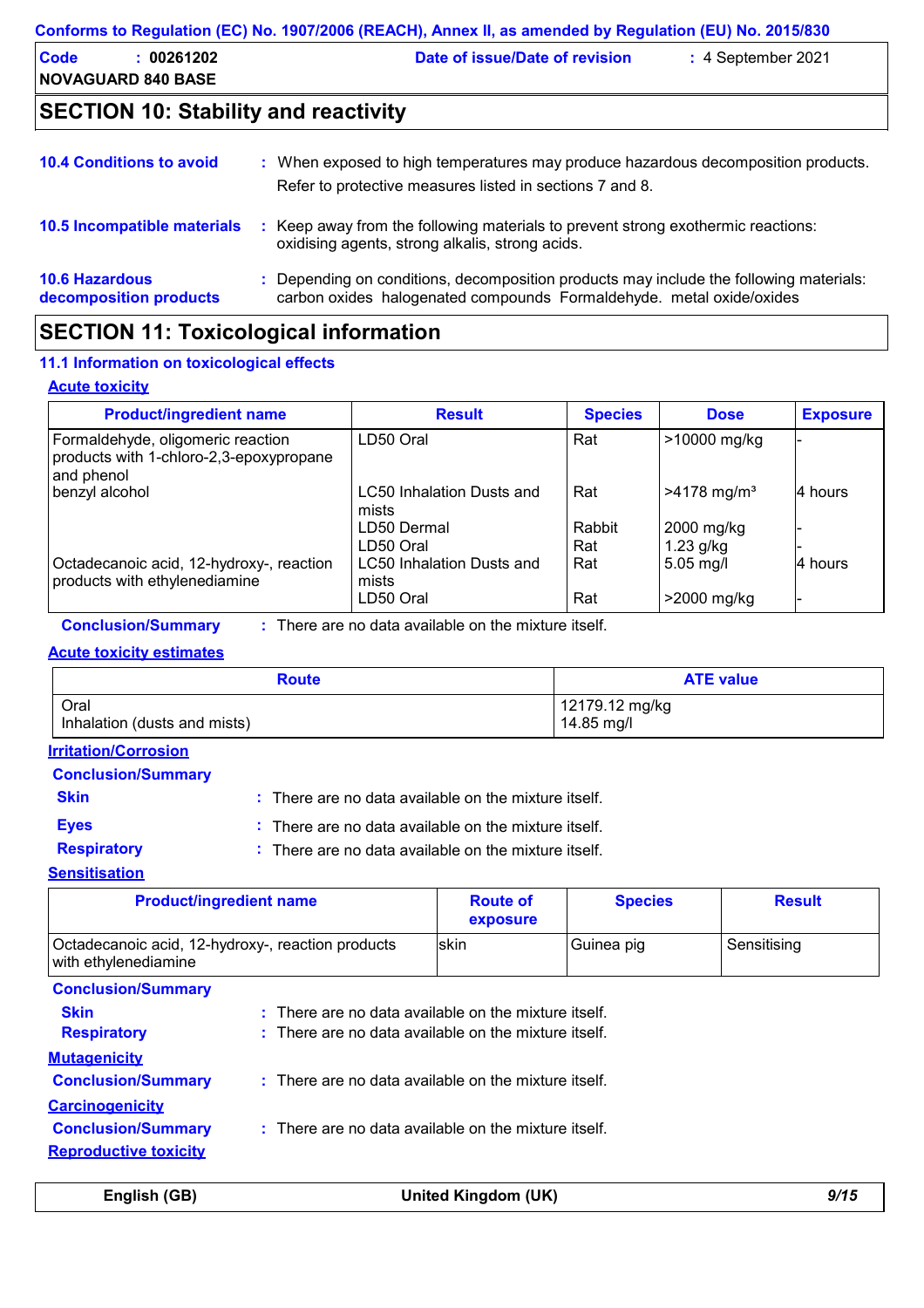#### **Conforms to Regulation (EC) No. 1907/2006 (REACH), Annex II, as amended by Regulation (EU) No. 2015/830**

| Code                      | 00261202 | Date of issue/Date of revision | :4 September 2021 |
|---------------------------|----------|--------------------------------|-------------------|
| <b>NOVAGUARD 840 BASE</b> |          |                                |                   |

# **SECTION 11: Toxicological information**

**Conclusion/Summary :** : There are no data available on the mixture itself.

#### **Teratogenicity**

#### **Conclusion/Summary :** : There are no data available on the mixture itself.

**Specific target organ toxicity (single exposure)**

Not available.

#### **Specific target organ toxicity (repeated exposure)**

| <b>Product/ingredient name</b>                                                             |                                                                                            | <b>Category</b> | <b>Route of</b><br>exposure | <b>Target organs</b>                                                                   |
|--------------------------------------------------------------------------------------------|--------------------------------------------------------------------------------------------|-----------------|-----------------------------|----------------------------------------------------------------------------------------|
| crystalline silica, respirable powder (<10 microns)                                        |                                                                                            | Category 1      | inhalation                  | $\overline{\phantom{a}}$                                                               |
| <b>Aspiration hazard</b>                                                                   |                                                                                            |                 |                             |                                                                                        |
| Not available.                                                                             |                                                                                            |                 |                             |                                                                                        |
| <b>Information on likely</b><br>routes of exposure                                         | : Not available.                                                                           |                 |                             |                                                                                        |
| <b>Potential acute health effects</b>                                                      |                                                                                            |                 |                             |                                                                                        |
| <b>Inhalation</b>                                                                          | : No known significant effects or critical hazards.                                        |                 |                             |                                                                                        |
| <b>Ingestion</b>                                                                           | No known significant effects or critical hazards.                                          |                 |                             |                                                                                        |
| <b>Skin contact</b>                                                                        | : Causes skin irritation. May cause an allergic skin reaction.                             |                 |                             |                                                                                        |
| <b>Eye contact</b>                                                                         | : Causes serious eye irritation.                                                           |                 |                             |                                                                                        |
| <b>Symptoms related to the physical, chemical and toxicological characteristics</b>        |                                                                                            |                 |                             |                                                                                        |
| <b>Inhalation</b>                                                                          | : No specific data.                                                                        |                 |                             |                                                                                        |
| <b>Ingestion</b>                                                                           | No specific data.                                                                          |                 |                             |                                                                                        |
| <b>Skin contact</b>                                                                        | Adverse symptoms may include the following:<br>irritation<br>redness                       |                 |                             |                                                                                        |
| <b>Eye contact</b>                                                                         | : Adverse symptoms may include the following:<br>pain or irritation<br>watering<br>redness |                 |                             |                                                                                        |
| Delayed and immediate effects as well as chronic effects from short and long-term exposure |                                                                                            |                 |                             |                                                                                        |
| <b>Short term exposure</b>                                                                 |                                                                                            |                 |                             |                                                                                        |
| <b>Potential immediate</b><br>effects                                                      | : Not available.                                                                           |                 |                             |                                                                                        |
| <b>Potential delayed effects : Not available.</b>                                          |                                                                                            |                 |                             |                                                                                        |
| Long term exposure                                                                         |                                                                                            |                 |                             |                                                                                        |
| <b>Potential immediate</b><br>effects                                                      | : Not available.                                                                           |                 |                             |                                                                                        |
| <b>Potential delayed effects : Not available.</b>                                          |                                                                                            |                 |                             |                                                                                        |
| <b>Potential chronic health effects</b>                                                    |                                                                                            |                 |                             |                                                                                        |
| Not available.                                                                             |                                                                                            |                 |                             |                                                                                        |
| <b>Conclusion/Summary</b>                                                                  | : Not available.                                                                           |                 |                             |                                                                                        |
| <b>General</b>                                                                             | May cause damage to organs through prolonged or repeated exposure. Once<br>levels.         |                 |                             | sensitized, a severe allergic reaction may occur when subsequently exposed to very low |
| <b>Carcinogenicity</b>                                                                     | : No known significant effects or critical hazards.                                        |                 |                             |                                                                                        |
| <b>Mutagenicity</b>                                                                        | : No known significant effects or critical hazards.                                        |                 |                             |                                                                                        |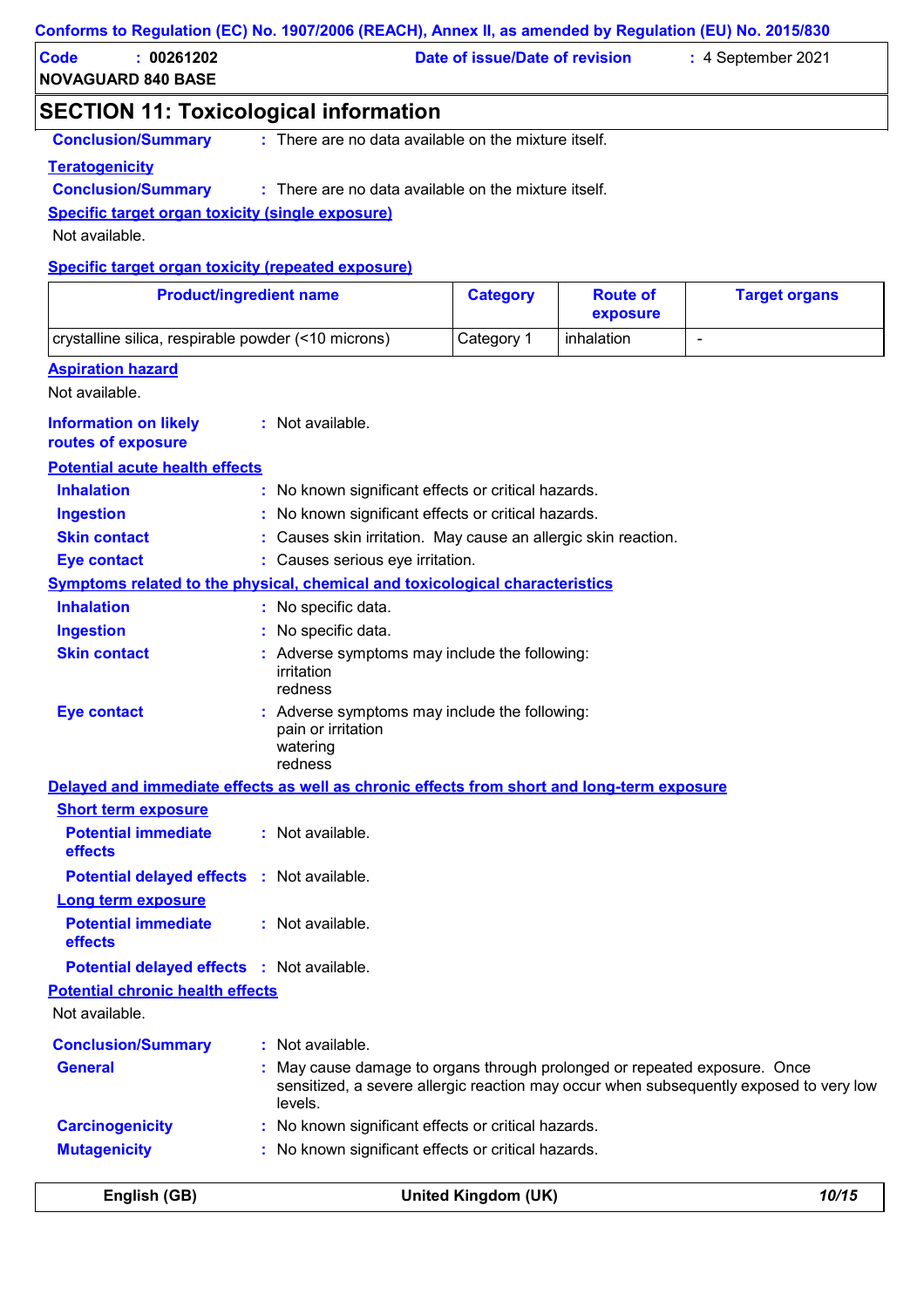| Conforms to Regulation (EC) No. 1907/2006 (REACH), Annex II, as amended by Regulation (EU) No. 2015/830 |  |  |  |
|---------------------------------------------------------------------------------------------------------|--|--|--|
|---------------------------------------------------------------------------------------------------------|--|--|--|

| Code | 00261202                  | Date of issue/Date of revision | :4 September 2021 |  |
|------|---------------------------|--------------------------------|-------------------|--|
|      | <b>NOVAGUARD 840 BASE</b> |                                |                   |  |

# **SECTION 11: Toxicological information**

**Reproductive toxicity :** No known significant effects or critical hazards.

#### **Other information :** Not available.

Sanding and grinding dusts may be harmful if inhaled. Repeated exposure to high vapor concentrations may cause irritation of the respiratory system and permanent brain and nervous system damage. Inhalation of vapour/aerosol concentrations above the recommended exposure limits causes headaches, drowsiness and nausea and may lead to unconsciousness or death. Contains a substance that may emit formaldehyde if stored beyond its shelf life and/or during cure at curing temperatures greater than 60C/140F.

# **SECTION 12: Ecological information**

#### **12.1 Toxicity**

| <b>Product/ingredient name</b>                                                          | <b>Result</b>        | <b>Species</b>                                | <b>Exposure</b> |
|-----------------------------------------------------------------------------------------|----------------------|-----------------------------------------------|-----------------|
| Formaldehyde, oligomeric reaction products with<br>1-chloro-2,3-epoxypropane and phenol | Acute LC50 2.54 mg/l | <b>Fish</b>                                   | 96 hours        |
| Octadecanoic acid, 12-hydroxy-, reaction products<br>with ethylenediamine               | Acute EC50 >100 mg/l | Algae -<br>Pseudokirchneriella<br>subcapitata | 72 hours        |
|                                                                                         | Acute EC50 >10 mg/l  | Daphnia - Daphnia<br>magna                    | 48 hours        |
|                                                                                         | Acute LC50 >10 mg/l  | Fish - Oncorhynchus<br>mykiss                 | 96 hours        |

There are no data available on the mixture itself.

#### **12.2 Persistence and degradability**

| <b>Product/ingredient name</b>                                                  | Test                                                             | <b>Result</b>  | <b>Dose</b> | <b>Inoculum</b> |
|---------------------------------------------------------------------------------|------------------------------------------------------------------|----------------|-------------|-----------------|
| Octadecanoic acid,<br>12-hydroxy-, reaction<br>products with<br>ethylenediamine | 301D Ready<br>Biodegradability -<br><b>Closed Bottle</b><br>Test | 22 % - 28 days |             |                 |

**Conclusion/Summary :** : There are no data available on the mixture itself.

| <b>Product/ingredient name</b>                                                                 | <b>Aquatic half-life</b> | <b>Photolysis</b> | Biodegradability    |
|------------------------------------------------------------------------------------------------|--------------------------|-------------------|---------------------|
| benzyl alcohol<br>Octadecanoic acid, 12-hydroxy-, reaction products  -<br>with ethylenediamine |                          |                   | Readily<br>Inherent |

#### **12.3 Bioaccumulative potential**

| <b>Product/ingredient name</b>                                                              | $LogP_{ow}$      | <b>BCF</b> | <b>Potential</b> |
|---------------------------------------------------------------------------------------------|------------------|------------|------------------|
| Formaldehyde, oligomeric reaction products with<br>1-chloro-2,3-epoxypropane and phenol     | 2.7              |            | low              |
| benzyl alcohol<br>Octadecanoic acid, 12-hydroxy-, reaction products<br>with ethylenediamine | 0.87<br>  > 5.86 |            | low<br>high      |

#### **12.4 Mobility in soil**

| <b>Soil/water partition</b><br><b>coefficient (Koc)</b> | : Not available. |
|---------------------------------------------------------|------------------|
| <b>Mobility</b>                                         | : Not available. |

### **12.5 Results of PBT and vPvB assessment**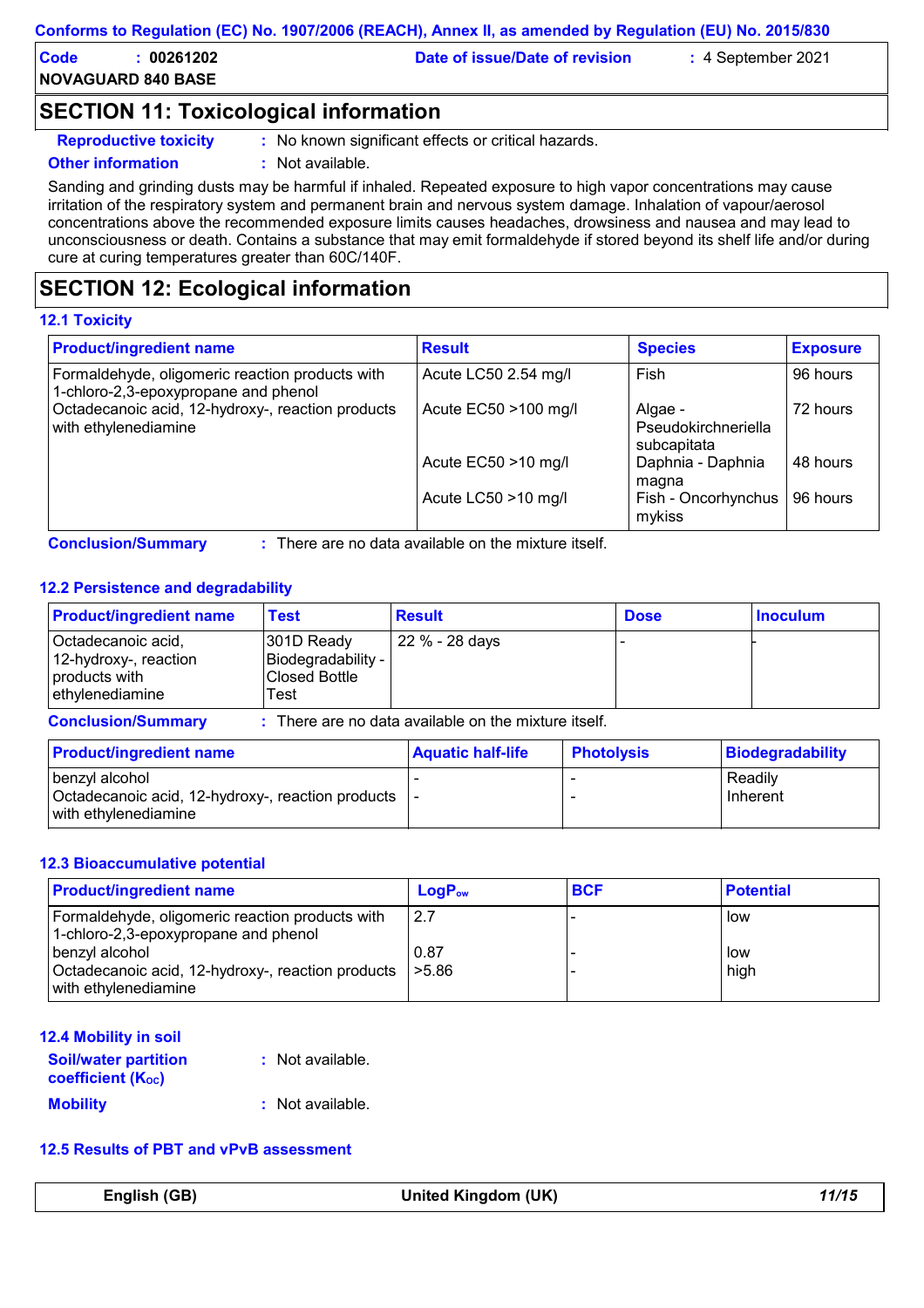| Conforms to Regulation (EC) No. 1907/2006 (REACH), Annex II, as amended by Regulation (EU) No. 2015/830 |  |  |  |
|---------------------------------------------------------------------------------------------------------|--|--|--|
|---------------------------------------------------------------------------------------------------------|--|--|--|

| Code | 00261202                  | Date of issue/Date of revision | $\,$ : 4 September 2021 $\,$ |  |
|------|---------------------------|--------------------------------|------------------------------|--|
|      | <b>NOVAGUARD 840 BASE</b> |                                |                              |  |

# **SECTION 12: Ecological information**

This mixture does not contain any substances that are assessed to be a PBT or a vPvB.

**12.6 Other adverse effects :** No known significant effects or critical hazards.

# **SECTION 13: Disposal considerations**

The information in this section contains generic advice and guidance. The list of Identified Uses in Section 1 should be consulted for any available use-specific information provided in the Exposure Scenario(s).

#### **13.1 Waste treatment methods**

#### **Product**

The generation of waste should be avoided or minimised wherever possible. Disposal of this product, solutions and any by-products should at all times comply with the requirements of environmental protection and waste disposal legislation and any regional local authority requirements. Dispose of surplus and non-recyclable products via a licensed waste disposal contractor. Waste should not be disposed of untreated to the sewer unless fully compliant with the requirements of all authorities with jurisdiction. **Methods of disposal :**

**Hazardous waste :** Yes.

#### **European waste catalogue (EWC)**

| <b>Waste code</b>          | <b>Waste designation</b>                                                                                                                                                                                                                                                                                                                     |
|----------------------------|----------------------------------------------------------------------------------------------------------------------------------------------------------------------------------------------------------------------------------------------------------------------------------------------------------------------------------------------|
| 08 01 11*                  | waste paint and varnish containing organic solvents or other hazardous substances                                                                                                                                                                                                                                                            |
| <b>Packaging</b>           |                                                                                                                                                                                                                                                                                                                                              |
| <b>Methods of disposal</b> | : The generation of waste should be avoided or minimised wherever possible. Waste<br>packaging should be recycled. Incineration or landfill should only be considered when<br>recycling is not feasible.                                                                                                                                     |
| <b>Type of packaging</b>   | European waste catalogue (EWC)                                                                                                                                                                                                                                                                                                               |
| Container                  | 15 01 06<br>mixed packaging                                                                                                                                                                                                                                                                                                                  |
| <b>Special precautions</b> | : This material and its container must be disposed of in a safe way. Care should be<br>taken when handling emptied containers that have not been cleaned or rinsed out.<br>Empty containers or liners may retain some product residues. Avoid dispersal of spilt<br>material and runoff and contact with soil, waterways, drains and sewers. |

# **14. Transport information**

|                                                | <b>ADR/RID</b>                                                                       | <b>ADN</b>                                                                           | <b>IMDG</b>                                                                                 | <b>IATA</b>                                                                                 |
|------------------------------------------------|--------------------------------------------------------------------------------------|--------------------------------------------------------------------------------------|---------------------------------------------------------------------------------------------|---------------------------------------------------------------------------------------------|
| 14.1 UN number                                 | UN3082                                                                               | UN3082                                                                               | UN3082                                                                                      | <b>UN3082</b>                                                                               |
| 14.2 UN proper<br>shipping name                | ENVIRONMENTALLY<br><b>HAZARDOUS</b><br>SUBSTANCE, LIQUID,<br>N.O.S.<br>(Epoxy Resin) | ENVIRONMENTALLY<br><b>HAZARDOUS</b><br>SUBSTANCE, LIQUID,<br>N.O.S.<br>(Epoxy Resin) | <b>ENVIRONMENTALLY</b><br><b>HAZARDOUS</b><br>SUBSTANCE, LIQUID,<br>N.O.S.<br>(Epoxy Resin) | <b>ENVIRONMENTALLY</b><br><b>HAZARDOUS</b><br>SUBSTANCE, LIQUID,<br>N.O.S.<br>(Epoxy Resin) |
| <b>14.3 Transport</b><br>hazard class(es)      | 9                                                                                    | 9                                                                                    | 9                                                                                           | 9                                                                                           |
| <b>14.4 Packing</b><br>group                   | III                                                                                  | III                                                                                  | III                                                                                         | III                                                                                         |
| 14.5<br><b>Environmental</b><br><b>hazards</b> | Yes.                                                                                 | Yes.                                                                                 | Yes.                                                                                        | Yes.                                                                                        |
| English (GB)                                   |                                                                                      | United Kingdom (UK)                                                                  |                                                                                             | 12/15                                                                                       |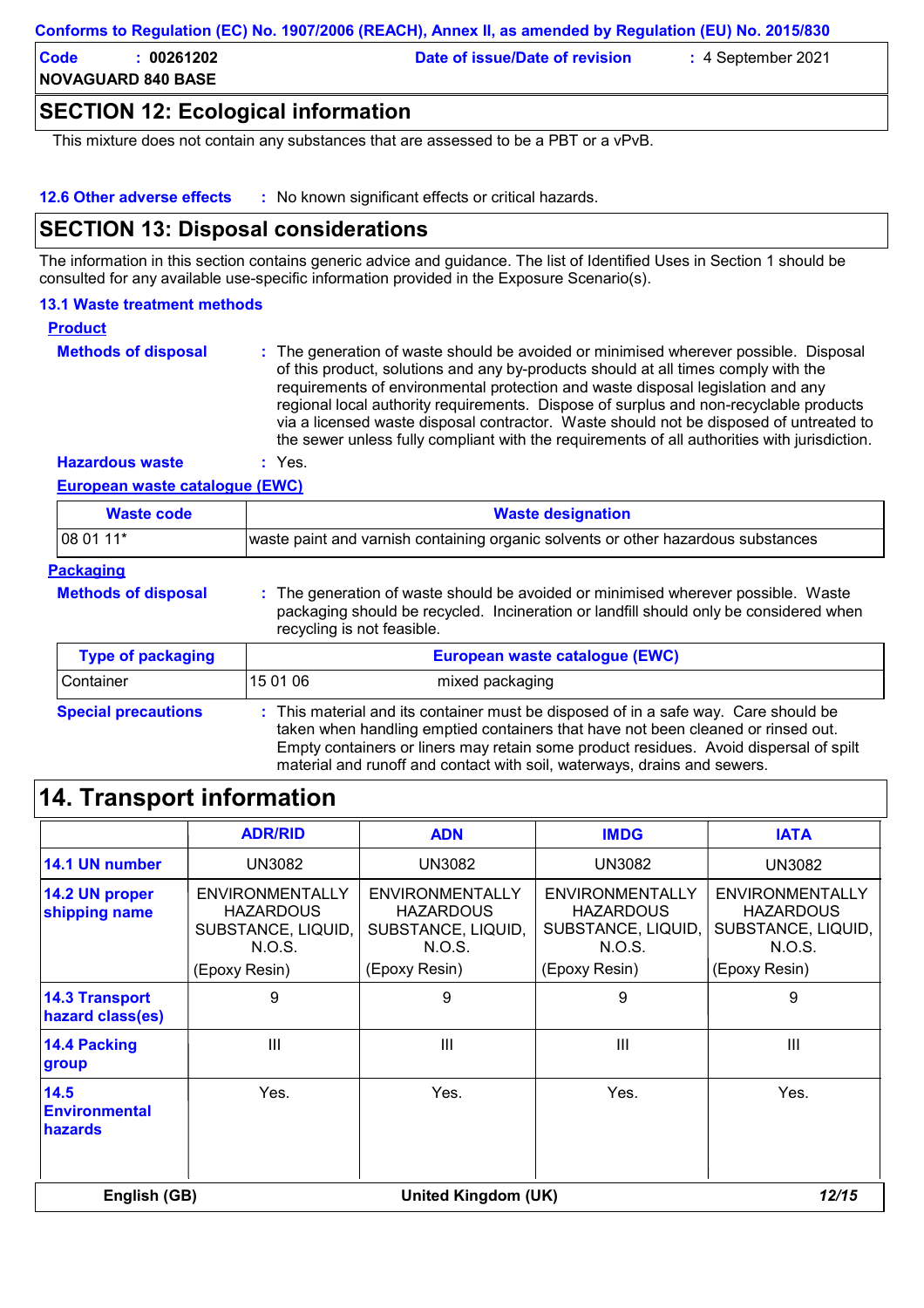| <b>Code</b><br><b>NOVAGUARD 840 BASE</b>                                | : 00261202 |                           | Date of issue/Date of revision        |                                                                                                                                                                                                                | : 4 September 2021 |
|-------------------------------------------------------------------------|------------|---------------------------|---------------------------------------|----------------------------------------------------------------------------------------------------------------------------------------------------------------------------------------------------------------|--------------------|
|                                                                         |            | 14. Transport information |                                       |                                                                                                                                                                                                                |                    |
| <b>Marine pollutant</b><br><b>substances</b>                            |            | Not applicable.           | Not applicable.                       | (Epoxy Resin)                                                                                                                                                                                                  | Not applicable.    |
| <b>Additional information</b>                                           |            |                           |                                       |                                                                                                                                                                                                                |                    |
| <b>ADR/RID</b>                                                          |            |                           |                                       | : This product is not regulated as a dangerous good when transported in sizes of $\leq 5$ L or $\leq 5$ kg,<br>provided the packagings meet the general provisions of 4.1.1.1, 4.1.1.2 and 4.1.1.4 to 4.1.1.8. |                    |
| <b>ADN</b>                                                              |            |                           |                                       | : This product is not regulated as a dangerous good when transported in sizes of ≤5 L or ≤5 kg,<br>provided the packagings meet the general provisions of 4.1.1.1, 4.1.1.2 and 4.1.1.4 to 4.1.1.8.             |                    |
| <b>IMDG</b>                                                             |            |                           |                                       | : This product is not regulated as a dangerous good when transported in sizes of $\leq 5$ L or $\leq 5$ kg,<br>provided the packagings meet the general provisions of 4.1.1.1, 4.1.1.2 and 4.1.1.4 to 4.1.1.8. |                    |
| <b>IATA</b>                                                             |            |                           |                                       | : This product is not regulated as a dangerous good when transported in sizes of $\leq 5$ L or $\leq 5$ kg,<br>provided the packagings meet the general provisions of 5.0.2.4.1, 5.0.2.6.1.1 and 5.0.2.8.      |                    |
| <b>14.6 Special precautions for</b><br>user                             |            |                           | the event of an accident or spillage. | Transport within user's premises: always transport in closed containers that are<br>upright and secure. Ensure that persons transporting the product know what to do in                                        |                    |
| <b>14.7 Transport in bulk</b><br>according to IMO<br><b>instruments</b> |            | : Not applicable.         |                                       |                                                                                                                                                                                                                |                    |

# **SECTION 15: Regulatory information**

**15.1 Safety, health and environmental regulations/legislation specific for the substance or mixture EU Regulation (EC) No. 1907/2006 (REACH)**

**Annex XIV - List of substances subject to authorisation**

**Annex XIV** None of the components are listed.

**Substances of very high concern**

None of the components are listed.

**Annex XVII - Restrictions : Not applicable. on the manufacture, placing on the market and use of certain dangerous substances, mixtures and articles Ozone depleting substances (1005/2009/EU)**

Not listed.

#### **Seveso Directive**

This product is controlled under the Seveso Directive.

**WEL** 

**Danger criteria**

| <b>Category</b>                |                                                                         |                     |                       |              |  |
|--------------------------------|-------------------------------------------------------------------------|---------------------|-----------------------|--------------|--|
| E2                             |                                                                         |                     |                       |              |  |
| <b>Product/ingredient name</b> | <b>List name</b>                                                        | <b>Name on list</b> | <b>Classification</b> | <b>Notes</b> |  |
| Quartz (SiO2)                  | <b>UK Occupational</b><br>Exposure Limits EH40 - crystalline respirable | silica, respirable  | Carc.                 |              |  |

fraction

| English (GB) | United Kingdom (UK) | 13/1! |
|--------------|---------------------|-------|
|              |                     |       |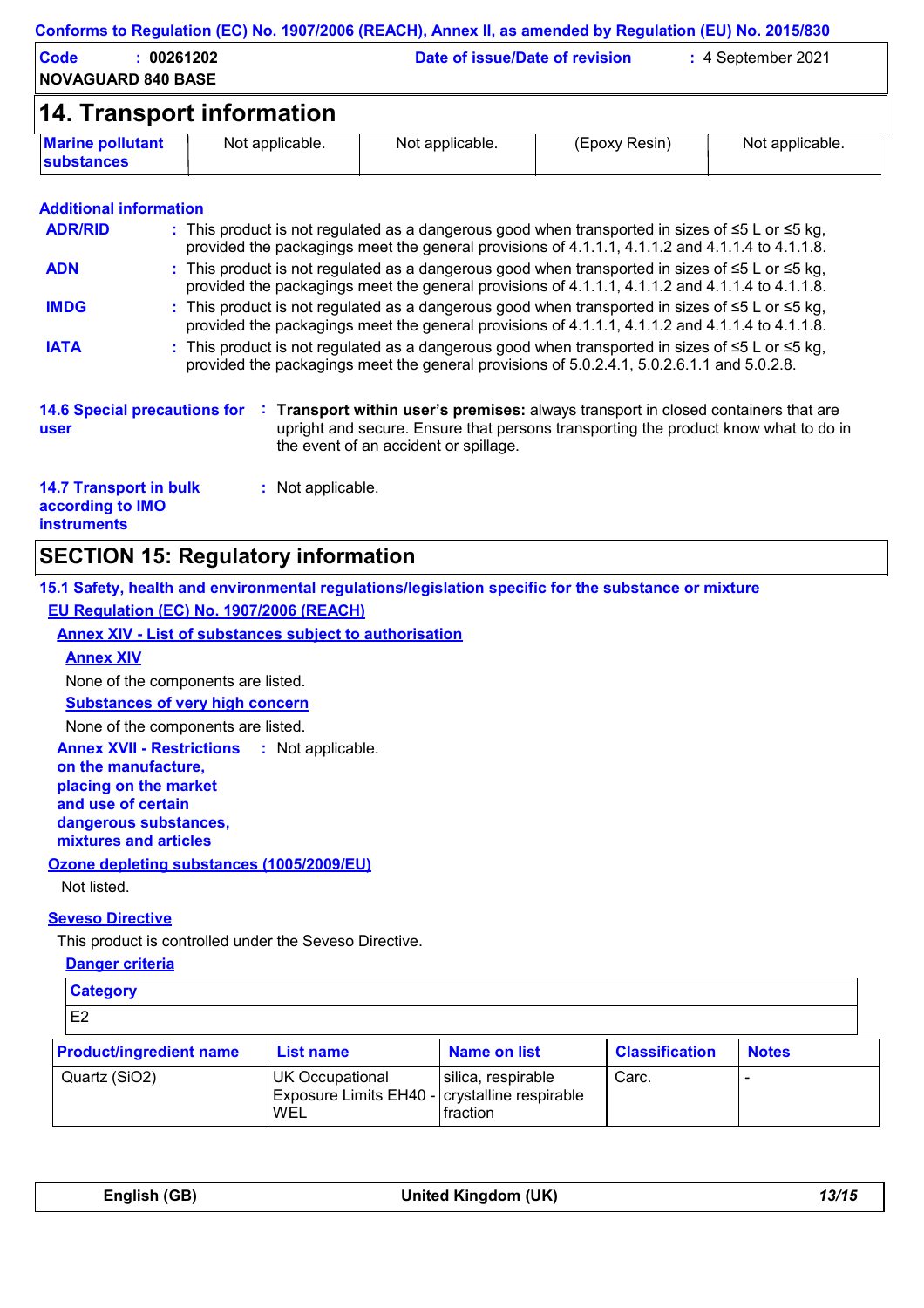**NOVAGUARD 840 BASE Code : 00261202 Date of issue/Date of revision :** 4 September 2021

# **SECTION 15: Regulatory information**

**15.2 Chemical safety assessment**

**:** No Chemical Safety Assessment has been carried out.

# **SECTION 16: Other information**

 $\nabla$  Indicates information that has changed from previously issued version.

#### **Abbreviations and acronyms**

ATE = Acute Toxicity Estimate

CLP = Classification, Labelling and Packaging Regulation [Regulation (EC) No. 1272/2008]

DNEL = Derived No Effect Level

EUH statement = CLP-specific Hazard statement

PNEC = Predicted No Effect Concentration

RRN = REACH Registration Number

PBT = Persistent, Bioaccumulative and Toxic

vPvB = Very Persistent and Very Bioaccumulative

ADR = The European Agreement concerning the International Carriage of Dangerous Goods by Road

ADN = European Provisions concerning the International Carriage of Dangerous Goods by Inland Waterway

IMDG = International Maritime Dangerous Goods

IATA = International Air Transport Association

#### **Procedure used to derive the classification according to Regulation (EC) No. 1272/2008 [CLP/GHS]**

| <b>Classification</b>   | <b>Justification</b> |
|-------------------------|----------------------|
| Skin Irrit. 2, H315     | l Calculation method |
| $Eve$ Irrit. 2, H319    | l Calculation method |
| Skin Sens. 1, H317      | l Calculation method |
| <b>ISTOT RE 2. H373</b> | l Calculation method |
| Aquatic Chronic 2, H411 | l Calculation method |

#### **Full text of abbreviated H statements**

| H302        | Harmful if swallowed.                                           |
|-------------|-----------------------------------------------------------------|
| H315        | Causes skin irritation.                                         |
| H317        | May cause an allergic skin reaction.                            |
| H319        | Causes serious eye irritation.                                  |
| H332        | Harmful if inhaled.                                             |
| H372        | Causes damage to organs through prolonged or repeated exposure. |
| <b>H373</b> | May cause damage to organs through prolonged or repeated        |
|             | exposure.                                                       |
| H411        | Toxic to aquatic life with long lasting effects.                |
| H412        | Harmful to aquatic life with long lasting effects.              |
| H413        | May cause long lasting harmful effects to aquatic life.         |

#### **Full text of classifications [CLP/GHS]**

| Acute Tox. 4      | <b>ACUTE TOXICITY - Category 4</b>                   |
|-------------------|------------------------------------------------------|
| Aquatic Chronic 2 | LONG-TERM (CHRONIC) AQUATIC HAZARD - Category 2      |
| Aquatic Chronic 3 | LONG-TERM (CHRONIC) AQUATIC HAZARD - Category 3      |
| Aquatic Chronic 4 | LONG-TERM (CHRONIC) AQUATIC HAZARD - Category 4      |
| Eye Irrit. 2      | SERIOUS EYE DAMAGE/EYE IRRITATION - Category 2       |
| Skin Irrit. 2     | SKIN CORROSION/IRRITATION - Category 2               |
| Skin Sens. 1      | <b>SKIN SENSITISATION - Category 1</b>               |
| Skin Sens. 1B     | SKIN SENSITISATION - Category 1B                     |
| <b>STOT RE1</b>   | SPECIFIC TARGET ORGAN TOXICITY - REPEATED EXPOSURE - |
|                   | Category 1                                           |
| <b>STOT RE 2</b>  | SPECIFIC TARGET ORGAN TOXICITY - REPEATED EXPOSURE - |
|                   | Category 2                                           |

#### **History**

| English (GB) | United Kingdom (UK) | 14/15 |
|--------------|---------------------|-------|
|              |                     |       |